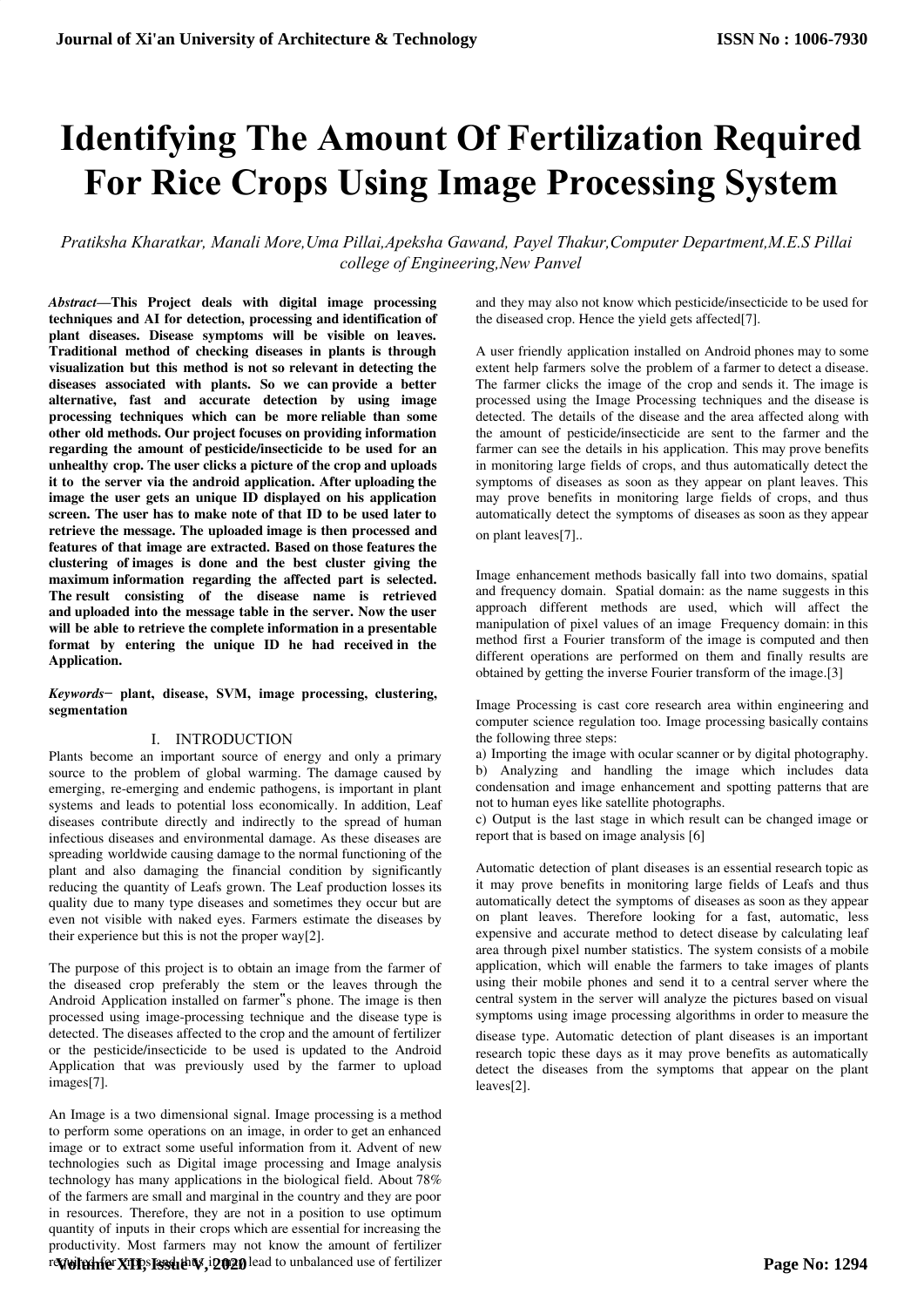#### II.RELATED WORK

## Table.1 Literature Survey

| Sr.no          | <b>Name of Paper</b>                                                                                                                                                                                       | Publication                                                                                                                         | <b>Research Gap</b>                                                                                                                                                                                                                                                                                                                                                                                                                                                                                                                                                                                                                                                                                                                                                                                                                                                  |  |  |  |  |
|----------------|------------------------------------------------------------------------------------------------------------------------------------------------------------------------------------------------------------|-------------------------------------------------------------------------------------------------------------------------------------|----------------------------------------------------------------------------------------------------------------------------------------------------------------------------------------------------------------------------------------------------------------------------------------------------------------------------------------------------------------------------------------------------------------------------------------------------------------------------------------------------------------------------------------------------------------------------------------------------------------------------------------------------------------------------------------------------------------------------------------------------------------------------------------------------------------------------------------------------------------------|--|--|--|--|
| 1              | Crop Plant Disease   7 May, 2019,<br>Detection Using<br>Image Processing                                                                                                                                   | International<br>Journal of<br>Innovative<br><b>Technology and</b><br>Exploring<br>Engineering<br>(IJITEE)                          | This paper discusses various plant diseases and how to improve precision<br>agriculture (PA) using Image processing. The aspects considered are the<br>higher yielding and result in good quality of crop production Then the<br>identification of exact disease in rice such as Blast, Bacterial Leaf Blight,<br>Brown spot, Sheath Blight and False smut are to be achieved through the<br>image processing. In this study the analysis was done by segmentation techniques<br>such as Otsu's and K-means clustering and feature extraction and<br>classification is advocated for the usage through image processing technique.[2]                                                                                                                                                                                                                                |  |  |  |  |
| $\overline{c}$ | <b>Plant Health</b><br>Monitoring Using<br>Image Processing                                                                                                                                                | March 2018.<br>International<br>Journal of<br>Engineering<br>Research in<br><b>Computer Science</b><br>and Engineering<br>(IJERCSE) | These proposed works are more focused on Detection of disease on the Plant<br>leaf using Android. Firstly capture image from digital camera (mobile<br>camera) The captured image will be considered for further feature extraction.<br>The main focus of this proposed work is to help the farmers, distress from loss due<br>to imperfect information of a choice of diseases. The concept is more user-<br>friendly by enhancing language translation too. With image processing, SVM and k-<br>means is also used, k-means is an algorithm and SVM is the classifier.[7]                                                                                                                                                                                                                                                                                         |  |  |  |  |
| 3              | A Study of Image<br>Processing in<br>Agriculture                                                                                                                                                           | July 18, 2017,<br>Int. J. Advanced<br>Networking and<br><b>Applications</b>                                                         | In this paper we have developed a method by giving the input of the various<br>diseases affected leaves to reduce the usage of weedicides, thus saving the<br>environment. The threshold value is detected to be less than minimum edge<br>frequency of weeds present in the same field. The block numbers from the<br>filtering step cannot be given automatically to the motor, it has to be done<br>manually. This will take some time.[6]                                                                                                                                                                                                                                                                                                                                                                                                                        |  |  |  |  |
| 4              | Leaf Disease<br>Detection and<br>Selection of<br>Fertilizers using<br><b>Artificial Neural</b><br><b>Network</b>                                                                                           | June -2017,<br>International<br>Research Journal<br>of Engineering<br>and Technology<br>(IRJET)                                     | This includes image acquisition, image preprocessing, segmentation using k-<br>means clustering, extracting features, ANN based training, classification,<br>finally identification of leaf diseases and fertilizers. Artificial Neural Network<br>(ANN) is of great use for automatically detecting leaf disease and fertilizer<br>for that disease. The proposed system uses K means clustering technique for<br>segmentation of image to segment diseased area and background area of the<br>input leaf image in order to calculate the percentage infection of the disease<br>in the leaf. These systems can be helpful in identifying correct pesticide<br>easily remove the disease in a short period and can get the good results<br>and profit from the plants[5]                                                                                            |  |  |  |  |
| 5              | <b>AGRICULTUR AL</b><br><b>PLANT DISEASES</b><br><b>DETECTION USING</b><br><b>DIFFERENT</b><br><b>TECHNIQUES</b>                                                                                           | April<br>2017, ICRTES M                                                                                                             | This paper presents the different advanced techniques to detect and classify<br>plant leaf. The technologies used in monitoring health and diseases in<br>plants under field conditions. These technologies include spectroscopic and<br>imaging based, and volatile profiling-based plant disease detection methods<br>like water-stress and nutrient-stress detection. However statistical analysis<br>to evaluate the ability of technique to discriminate or classify plant<br>condition was not achieved.[4]                                                                                                                                                                                                                                                                                                                                                    |  |  |  |  |
| 6              | <b>Plant Disease</b><br><b>Classification Using</b><br>Image<br>Segmentation and<br><b>SVM Techniques</b>                                                                                                  | $(2017)$ ,<br>International<br>Journal of<br>Computationa I<br>Intelligence<br>Research                                             | For preventing the losses in the yield and quantity of the agricultural product,<br>Classification is performed. Disease classification on plant is very critical for<br>supportable agriculture. It is very difficult to monitor or treat the plant diseases<br>manually. It requires huge amount of work, and also need the excessive<br>processing time. Plant disease classification involves the steps like Load<br>image, pre-processing, segmentation, feature extraction, svmClassifer.[3]                                                                                                                                                                                                                                                                                                                                                                   |  |  |  |  |
| $\overline{7}$ | "IDENTIFYIN G THE (2016), Visves<br>AMOUNT OF<br><b>FERTILIZATI ON</b><br><b>REQUIRED FOR</b><br>RICE CROPS<br>USING IMAGE<br><b>PROCESSING</b><br><b>SYSTEM TO</b><br><b>INCREASE THE</b><br><b>YIELD</b> | varayaTechno<br>logical University,<br>Belgaum                                                                                      | The proposed objective was implemented on three different types of crops<br>namely Rice, Sugarcane and Cotton. The experimental results indicate the<br>proposed approach can recognize the diseases with a little computational<br>effort. By this method, the plant diseases can be identified at the initial stage<br>itself and the pest control tools can be used to solve pest problems while<br>minimizing risks to people and the environment. In order to improve disease<br>identification rate at various stages, the training samples can be increased<br>with the optimal features given as input condition for disease identification<br>and fertilization management of the crops. As a part of Future Enhancement<br>the complete process described in this project can be automated so that the<br>result can be delivered in a very short time [1] |  |  |  |  |

#### III.PROPOSED SYSTEM

These proposed works are more focused on Detection of disease on the Plant leaf using Android. Firstly, capture images from digital cameras (mobile cameras). Most probably the camera with some limitations and criteria will be considered. The captured image will be considered for further feature extraction, using one of the above algorithms. There are many features of images that are to be extracted, but we in our proposed system are going to consider some of them. The below system architecture shows the actual work flow of the concept that we are working on. The main focus of this proposed Work using XII, Issue V, 2020. The main rocas or and proposed

information of a choice of diseases. The concept should be more user-friendly, so we are focusing on language translation too. There are various image processing techniques applied to detect the disease. Image processing is used to get helpful descriptions that can prove important for additional processes. With image processing, SVM and k-means is also used, k-means is an algorithm and SVM is the classifier. Then next various techniques are to be used to get and result in hand.

In the proposed system at first the images are acquired from the farmer. The images are received from the farmer via the Android Application developed exclusively for the service of the farmer. The images are uploaded by the farmer by choosing the appropriate image of the leaf or the stem preferably from the Choose File option. On uploading an image the farmer receives an ID which has to be used later by him to check the pesticides for the affected disease. The image uploaded by the farmer is processed by the MATLAB. Then image-processing techniques are applied to the acquired images to extract useful features that are necessary for further analysis. After that, several analytical techniques are used to classify the images according to the specific problem at hand. The disease type is detected and displayed by the MATLAB. The affected area is also displayed to identify the severity of the disease. The pesticides for the detected disease and the amounts to be given to the plant are entered into the database. The farmer in order to see the details has to click another button in the app which is View Message. On entering the ID which was previously displayed to the farmer the farmer can view the details that were uploaded. Identifying the amount of fertilization required for Rice Crops using Image Processing system to increase the yield Automatic detection of plant diseases is an important research topic as it may prove benefits in monitoring large fields of crops, and thus automatically detect the diseases from the symptoms that appear on the plant leaves. This enables machine vision that is to provide image based automatic inspection, process control and robot guidance. Comparatively, visual identification is labor intensive, less accurate and can be done only in small areas.

#### *A)SVM and K-means*

*K-means*

#### Support Vector Machine

A support vector machine comes under a supervised learning model in machine learning. SVM's are mainly used for classification and regression analysis. SVM has to be associated with learning algorithms to produce an output. SVM has given better performance for classifications and regressions as compared to other processes. There are sets of training which belong to two different categories. The SVM training algorithm creates a model that allots new examples into one category or into the other category, which makes it a non-probabilistic binary linear classifier. The representation in SVM shows points in space and also they are mapped so the examples come across as they have been divided by a gap which is as wide as possible[2].

| Editor - myp.m          |            |                 |        |        |         |         | $\Theta$<br>Variables - dset1 |        |            |        |         |        |     |
|-------------------------|------------|-----------------|--------|--------|---------|---------|-------------------------------|--------|------------|--------|---------|--------|-----|
|                         | X<br>dlab1 | $\chi$<br>dset1 |        |        |         |         |                               |        |            |        |         |        |     |
| <b>Bx13</b> double<br>н |            |                 |        |        |         |         |                               |        |            |        |         |        |     |
|                         |            |                 | 3      | 4      | 5       | 6       |                               | 8      | 9          | 10     | 11      | 12     | 13  |
|                         | 0.3220     | 0.8614          | 0.7590 | 0.9593 | 11.1432 | 37,1469 | 1,4465                        | 3.3977 | 1.1050e+03 | 1.0000 | 19.7553 | 3.9440 | 255 |
| $\overline{\mathbf{r}}$ | 0.5054     | 0.8693          | 0.6280 | 0.9515 | 20,2467 | 48.5675 | 2.1937                        | 6,6227 | 2.2129e+03 | 1,0000 | 7,4659  | 2.3746 | 255 |
| $\overline{3}$          | 0.2124     | 0.7153          | 0.8525 | 0.9708 | 4.8922  | 21.3257 | 0.7805                        | 2.6453 | 403.3327   | 1.0000 | 23.7514 | 4,6213 | 255 |
| $\overline{4}$          | 0.2323     | 0.7393          | 0.8265 | 0.9692 | 6.1311  | 24.0758 | 0.9516                        | 2.8622 | 482.6676   | 1,0000 | 19,2360 | 4.1244 | 255 |
| $\overline{5}$          | 0.3845     | 0.9339          | 0.3985 | 0.9155 | 37.5244 | 61.1693 | 3,7089                        | 8.895  | 3.0650e+03 | 1.0000 | 3,8905  | 1,4613 | 255 |
| $\delta$                | 0.6102     | 0.8070          | 0.2939 | 0.9049 | 29.8867 | 43,5744 | 4,3119                        | 9.6794 | 1.3569e+03 | 1.0000 | 5,2531  | 1,5363 | 255 |
| $\overline{1}$          | 0.3026     | 0.8838          | 0.6557 | 0.9620 | 14.9557 | 40.7975 | 2,6020                        | 6.6125 | 1.5903e+03 | 1.0000 | 15,1899 | 3,4500 | 255 |
| $\sqrt{3}$              | 0.1181     | 0.8661          | 0.6680 | 0.9776 | 10.8339 | 24,8734 | 2.1627                        | 6.5825 | 538.7005   | 1,0000 | 11,2705 | 2.6736 | 255 |

#### Fig.1 SVM Dataset

[2]The k-means algorithm tries to split the data set which contains the information of a particular data set into a fixed number of clusters (k). Primarily k numbers of cancroids are chosen. A centric is a data point which is situated at the center of a cluster. The cancroids are picked at random from the present input data set such that all **Cangoologic 295**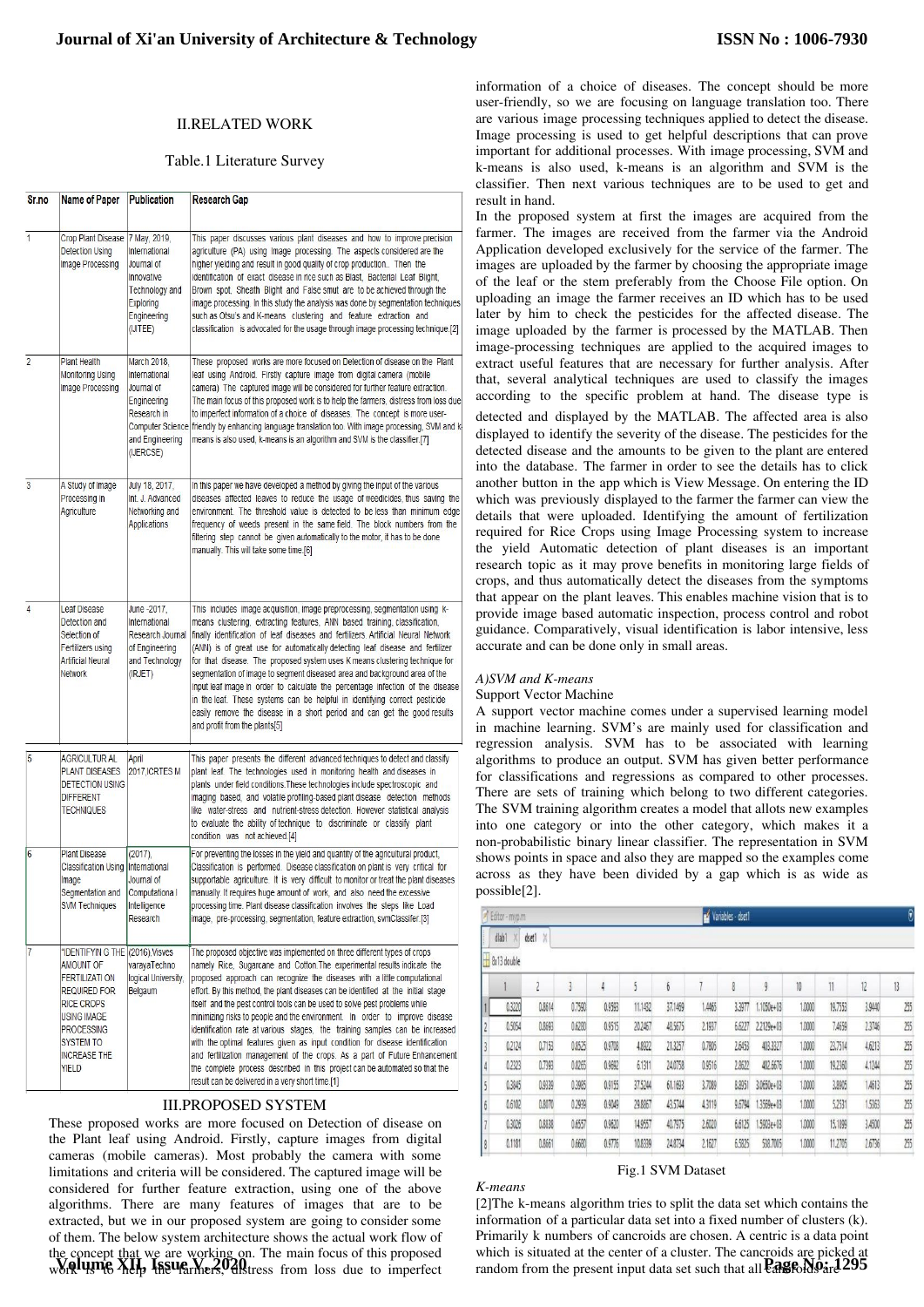# **Journal of Xi'an University of Architecture & Technology**

Unique and vary from each other. These cancroids are used to train the SVM. Then it produces a randomized set of the clusters. The algorithm is composed of the following Steps:

1) The K points are placed into the space which is represented by the objects that have been clustered. They represent initial clusters of cancroids.

2) Each object is assigned to the group that has the closest centric.

3) After assigning all the objects, recalculate positions of the K cancroids.

4) Repeat steps 2 and 3 till the cancroids are at one place and don't move longer.



Fig.2 Image Pre-processing using SVM and Kmeans



Fig.3Architechture Diagram

B)Advantages

- It will have less use of manpower.
- There will be an increase in productivity of plants.
- This system has low cost and provides easy detection of leaf diseases
- Segmentation of an image is fast for images where the boundaries are well defined.

## IV.Result Analysis

• This Analysis elaborates the evaluated results with proper discussion.

• In android, a GUI (graphical user interface) base interface is generated for the experimentation.

• The proposed modified SVM classifier, experimentation is performed for images.

- Accuracy also varies from different images.
- As per the expert dataset, the detected diseases are Blast, Brown spot, false smut, leaf streak, Leaf Spot, Anthracnose and Bacterial Blight.

• We have also tested the concept for healthy diseases to analyze the accuracy of concepts.

• There are also the chances of multiple diseases on a single leaf.

• The analyzed accuracy level for further comparison with SVM classifier.



Fig.4 GUI of the System



Fig.6 : Various segmentation stages using k-means clustering of finding brown spot infection in plant

# **Volume XII, Issue V, 2020**